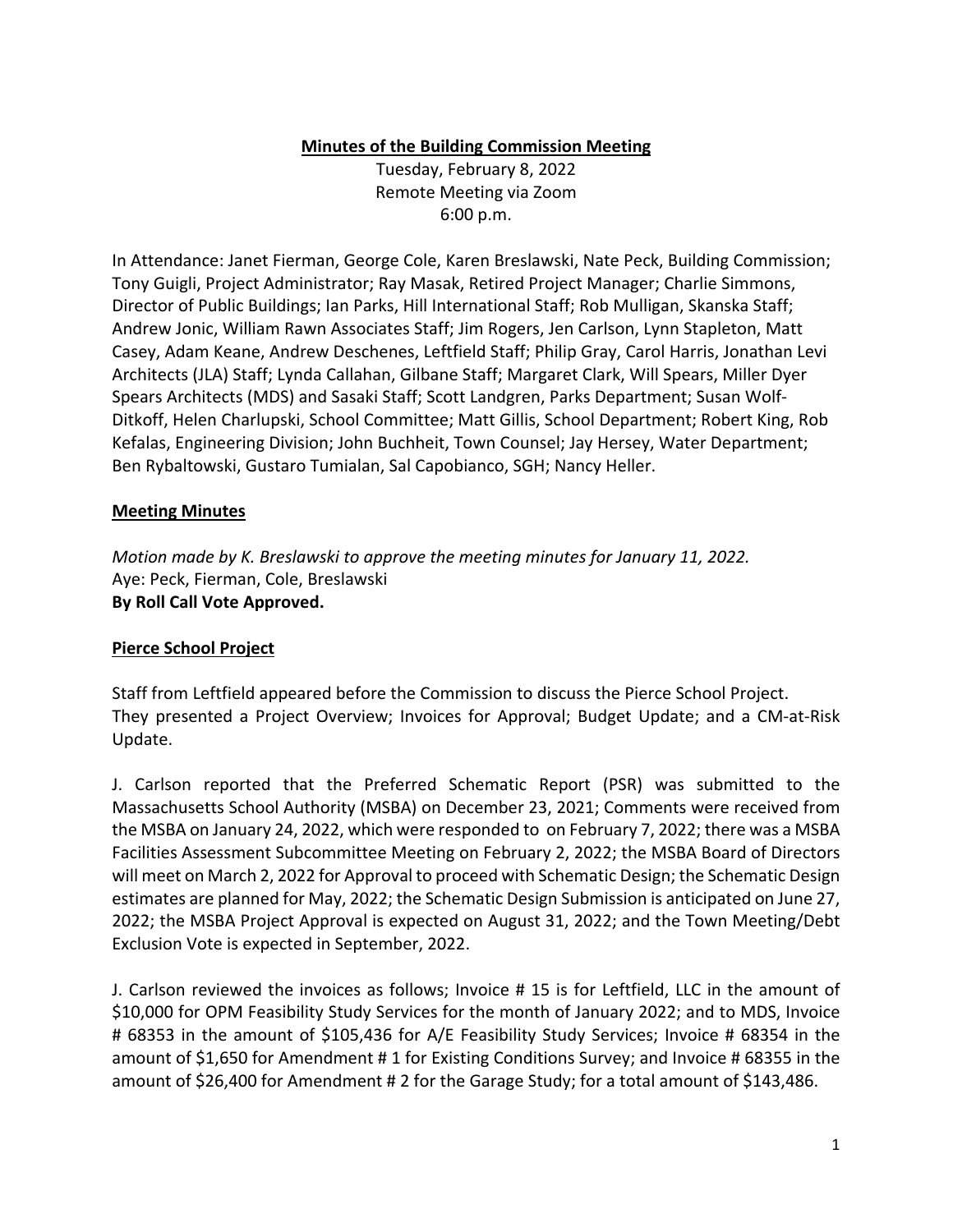*Motion made by G. Cole to approve invoices as follows; Invoice # 15 is for Leftfield, LLC in the amount of \$10,000 for OPM Feasibility Study Services for the month of January 2022; and to MDS, Invoice # 68353 in the amount of \$105,436 for A/E Feasibility Study Services; Invoice # 68354 in the amount of \$1,650 for Amendment # 1 for Existing Conditions Survey; and Invoice # 68355 in the amount of \$26,400 for Amendment # 2 for the Garage Study; for a total amount of \$143,486.*  Aye: Cole, Breslawski, Peck, Fierman **By Roll Call Vote Approved.** 

# J. Carlson provided a Budget Update. The MSBA tracks four line items: the OPM Feasibility/Schematic Design; A&E Feasibility Study/Schematic Design; Environmental and Site; and Other. The budget is \$2M. They are committed to \$1.8M. The difference of the amount will be used for Anticipated expenses such as: Building Department Administration to date at \$47,636; Building Department Administration projected at \$53,364; Property due diligence at \$15,000 for Town Counsel conducting research; additional site survey at \$15,230 which is only required if internal block property lines are not established; and CM Pre Construction/SD Estimate at \$60,000. The total anticipated expenses are \$190,230 which brings them over budget by \$1,572 but some of the anticipated expenses may not be needed. Building Commission emphasized that if expenses go beyond budget the Town cannot pay for it beyond the allocated \$2M.

J. Carlson provided the CM‐at‐Risk Update. They need to put together a Selection Committee for the CM‐at‐Risk selection process. The committee consists of one OPM Representative; one Design Team Representative; one Select Board Representative, Bernard Greene; one School Committee Representative, Helen Charlupski; and one Building Commission Representative. Building Committee member Karen Breslawski volunteered for this position.

# **Driscoll School Project**

Leftfield staff appeared before the Building Commission to provide an update on the Driscoll School project including Construction; Schedule Analysis; Budget; and Project Approvals.

L. Callahan provided the construction progress update, including progress photos, a three‐week look ahead, and a MBE/WBE update. They are working on concrete foundations and have nearly completed all of the soils hauling off site. A photo of the elevator pit was shown. They are concentrating on the core area.

L. Callahan provide the tracking for the minority participation. The project is 100% bought out. The MBE goal is 10.4. They are currently at 6.8%. There was some misunderstanding from the glass supplier with respect to MBE and Gilbane is working that out with the supplier.

M. Casey provided a Schedule Analysis, including graphics. The project remains on track for the Substantial Completion date of August 16, 2023. There are 1404 submittals for the entire project. Of that amount many are under review by the design team. Submittals are prioritized in the logs, and there are weekly meetings with Gilbane, JLA and Leftfield to discuss priorities. The added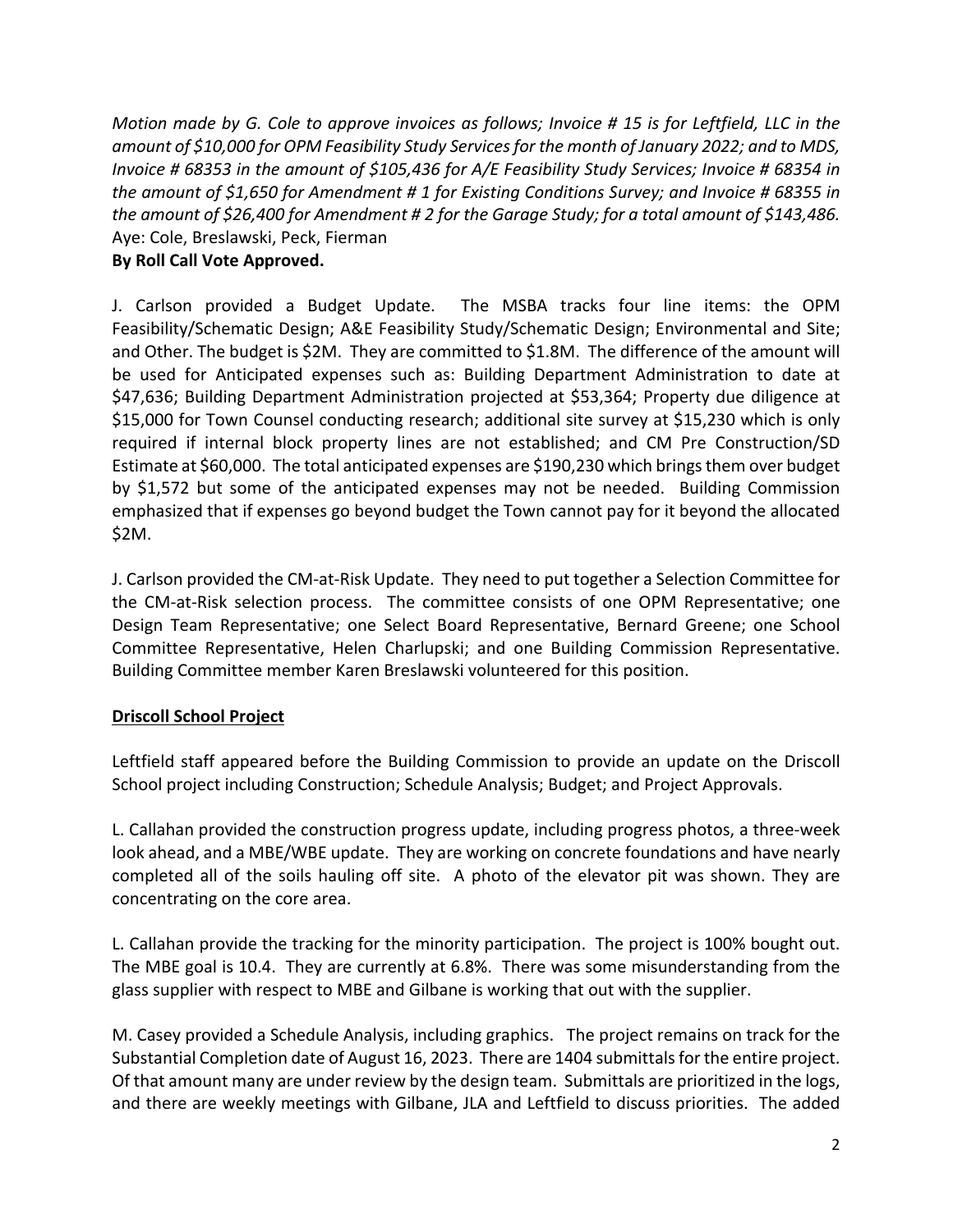engineer staffing has resulted in catching up on steel submittals and none are overdue. The exterior envelope submittals are currently the most critical. Supply chain issues remain a concern.

J. Rogers provided a budget update. There have been \$4.8M changes so far and of that approximately \$4.7M is for geothermal. Only \$77,000 has been for hard costs changes. The project remains in a very solid financial shape.

L. Stapleton presented Designer Contract Amendment # 20 for additional geo-environmental services for monitoring and soils testing in the amount of \$74,800.

*Motion made by N. Peck to approve Designer Contract Amendment # 20 for additional geo‐ environmental services for monitoring and soils testing in the amount of \$74,800.*  Aye: Breslawski, Peck, Cole, Fierman

# **By Roll Call Vote Approved.**

L. Stapleton presented JLA Change Order # 8 for a variety of ATP changes including HVAC Revisions, Electric Room Changes, Angled Window Clarifications, change to mock‐up, Data Jacks and Patch Panel Labeling, Relocation of Disconnect Switch for Electric Water Heaters, Elevator emergency power, Typical slab edge at brick support, Mat slab reinforcement, RTU/AHU Dehumidification Sequence revision, and a credit for hollow metal doors and frames substitution in the amount of \$21,549.

*Motion made by G. Cole to approve JLA Change Order # 8 for a variety of ATP changes in the amount of \$21,549.*  Aye: Breslawski, Peck, Cole, Fierman

# **By Roll Call Vote Approved.**

L. Stapleton asked for approval to have T. Guigli have the authority to sign for ATP's on behalf of the Building Commission.

*Motion made by N. Peck to have T. Guigli have the authority to sign ATP's on behalf of the Building Commission.*  Aye: Breslawski, Peck, Cole, Fierman **By Roll Call Vote Approved.** 

L. Stapleton presented the monthly invoices for January 2022. Included are Leftfield's invoice # 25 for OPM Services for January 2022 in the amount of \$52,342; JLA invoice # 1823‐00‐28 in the amount of \$138,831.32; UTS's invoice # 97986 for concrete testing and reinforcing inspections in the amount of \$6,589.42; BR+A invoice # 1073089 for commissioning services for November 27 through December 31, 2021 in the amount of \$820; and Andelman & Lelek invoice # 2021‐ 4345 for Energy Modeling in the amount of \$7,012.50 and Gilbane's invoice # 21 for Construction Services in the amount of \$1,883,543.93 for a total of \$2,089,139.17.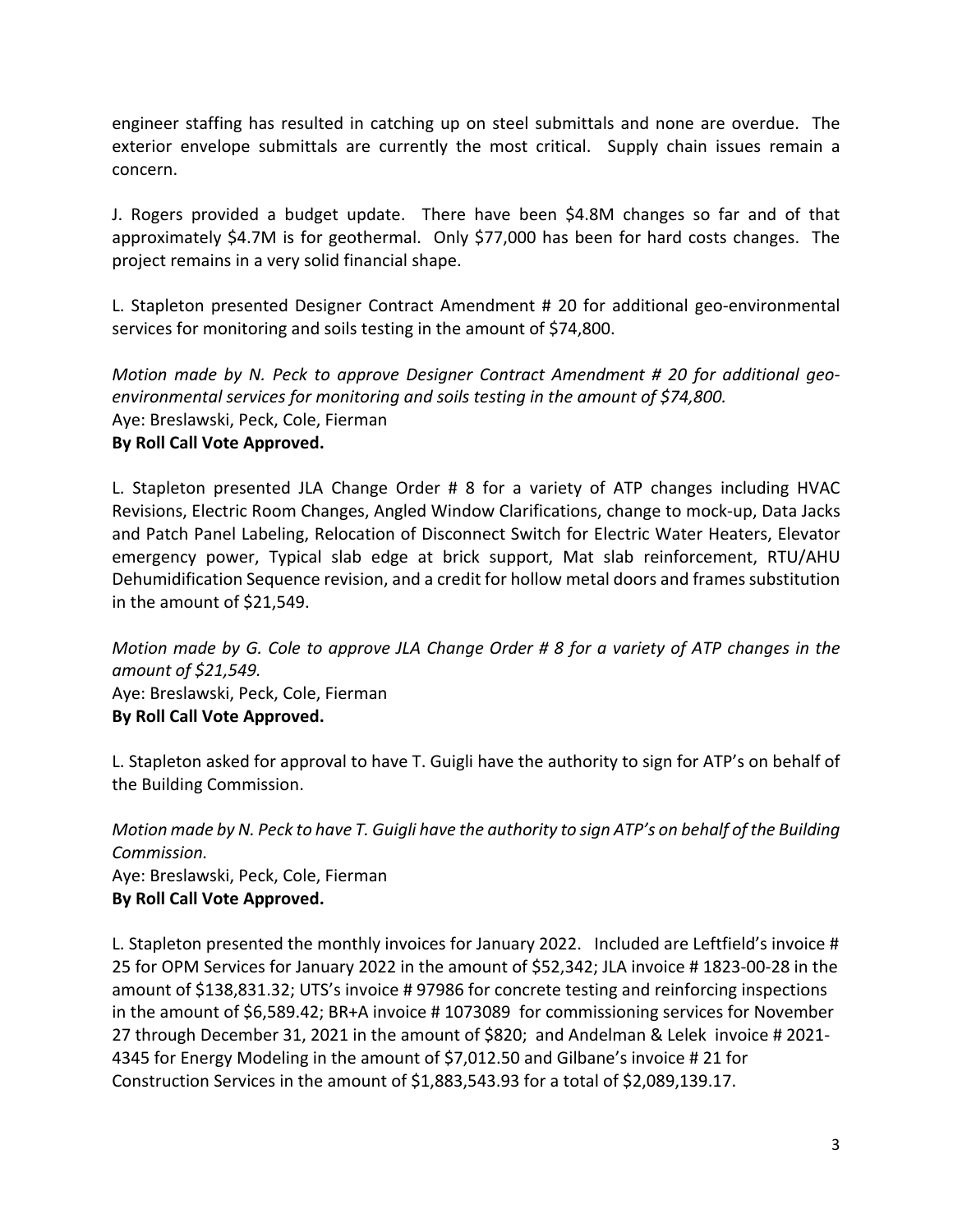*Motion made by N. Peck to approve the monthly invoices for invoices for January 2022. Included are Leftfield's invoice # 25 for OPM Services for January 2022 in the amount of \$52,342; JLA invoice # 1823‐00‐28 in the amount of \$138,831.32; UTS's invoice # 97986 for concrete testing and reinforcing inspections in the amount of \$6,589.42; BR+A invoice # 1073089 for commissioning services for November 27 through December 31, 2021 in the amount of \$820; and Andelman & Lelek invoice # 2021‐4345 for Energy Modeling in the amount of \$7,012.50 and Gilbane's invoice # 21 for Construction Services in the amount of \$1,883,543.93 for a total of \$2,089,139.17.*  Aye: Breslawski, Peck, Cole, Fierman **By Roll Call Vote Approved.** 

#### **BHS Expansion Update**

Staff from the Town, Hill, Skanska and WRA appeared before the Commission to discuss the BHS project.

Cypress Playground Progress Update

R. Kefalas provided an update on the Cypress Playground Project. Site work is currently shut down for the month of January and may return in February, depending on the weather. They are coordinating with Eversource to bring in new service to the site, have bi-weekly meetings with Hal Mason, Assistant Headmaster and have discussed a plan for the Greenough Plaza to open in the Spring. He presented a Change Order for the relocation of a Traffic Signal Cabinet at the corner of Cypress and Tappan Street. The original plan was to lift and rotate the cabinet in place. The grading of the playground/walkway are proving that it is difficult with the existing location. They propose moving the cabinet closer to Dave/Cypress Street; install new power supply, and move/adjust various signal feeds into cabinet. The cost of this Change Order is \$17,780. The overall current budget indicates they should be able to cover this cost. Discussion took place on this. This will be tabled until next Building Commission Meeting.

Summer projects (2022)

R. Kefalas presented the street scape work to be done during the summer of 2022, the bulk of the work is to be completed in the two-month period of July and August before school starts. R. King described the scope of work, which includes both the School and Parks side of the street. The total estimate of the work is \$1.5M. Under separate contract, removal of oil tanks between the UA Building and the Pool is planned with the goal of getting it done prior to summer. The idea is to have Skanska, CTA and NB Kenny out of the way by April or May. Other planned work is the third floor classrooms renovations and renovation of the quad. The schedule and the number of projects needed to be complete prior to and during the summer is a lot of work. Engineering would like to delay streetscape. Building Commission would like to finish up the construction project this summer, if feasible.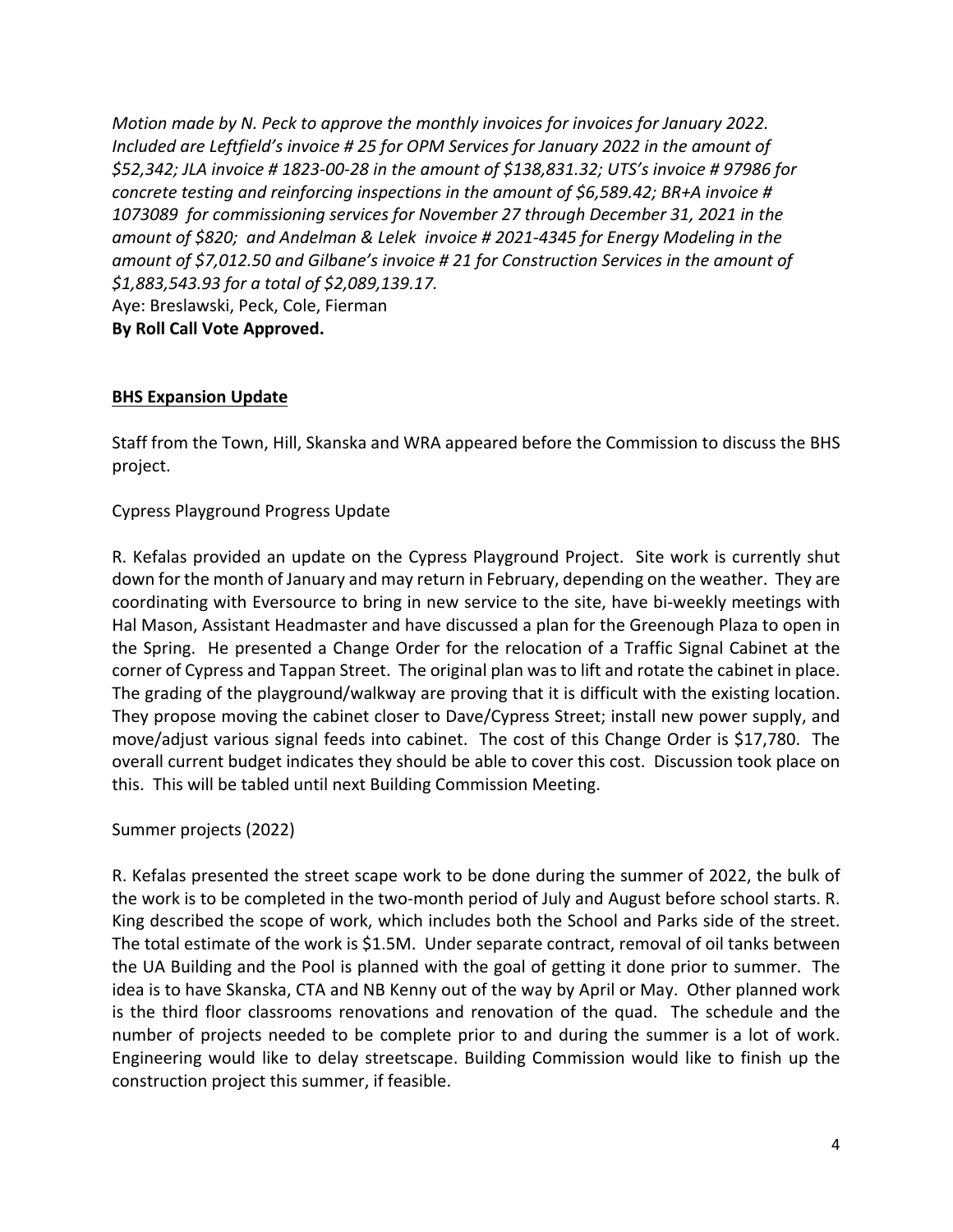Skanska ‐ 22 Tappan and MBTA Station Progress Update

R. Mulligan showed progress photos of 22 Tappan Street and the MBTA Station. They received the Temporary Certificate of Occupancy for 22 Tappan Street and it opened on January 26, 2022. Pictures of the entrance, cafeteria, science rooms, conference rooms and library, and exterior were shown. The climate control systems are running. There are some issues and challenges with the lighting control system and Skanska is working with the vendor.

CTA – Tappan Gym Progress Update/ Third Floor Renovations

I. Parks reported that the third floor and the Tappan Gym were issued Temporary Certificate of Occupancy on January 21, 2022. Remaining work is to be done during February. There was an issue with a burst sprinkler pipe in the workout area of the gym. The team is working together to come up with a corrective action plan.

NB Kenney – Deferred Maintenance Progress Update

I. Parks reported that there was a State Inspection of the four FLEX Boilers on January 20, 2022. They have been started in are now in operation.

Quad and 3rd Floor Renovations (Summer 2022)

I. Parks reviewed the schedule. The bid period is January 29, 2022 through March 3, 3022. As far as construction is concerned, the plan is for double shift work. Work is anticipated to start on May 1, 2022 at the third floor for early access with other areas commencing at the end of the school year. The target date of completion is August 28, 2022.

Monthly Invoices

I. Parks reviewed the Monthly January Invoices, which cumulatively added up to \$3,156,414.79.

*Motion made by G. Cole to approve the January Monthly Invoices for the Brookline High School Expansion Project collectively in the amount of \$3,156,414.79.*  Aye: Peck, Breslawski, Cole, Fierman **By Roll Call Vote Approved.** 

Change Orders

I. Parks presented Skanska's GMP Change Order # 20, PCCO # 27 which consist of approximately 84 items in the amount of \$161,653.

*Motion made by G. Cole to approve Skanska's GMP Change Order # 20, PCCO # 2 for the Brookline High School project for an amount of \$161,653.*  Aye: Peck, Breslawski, Cole, Fierman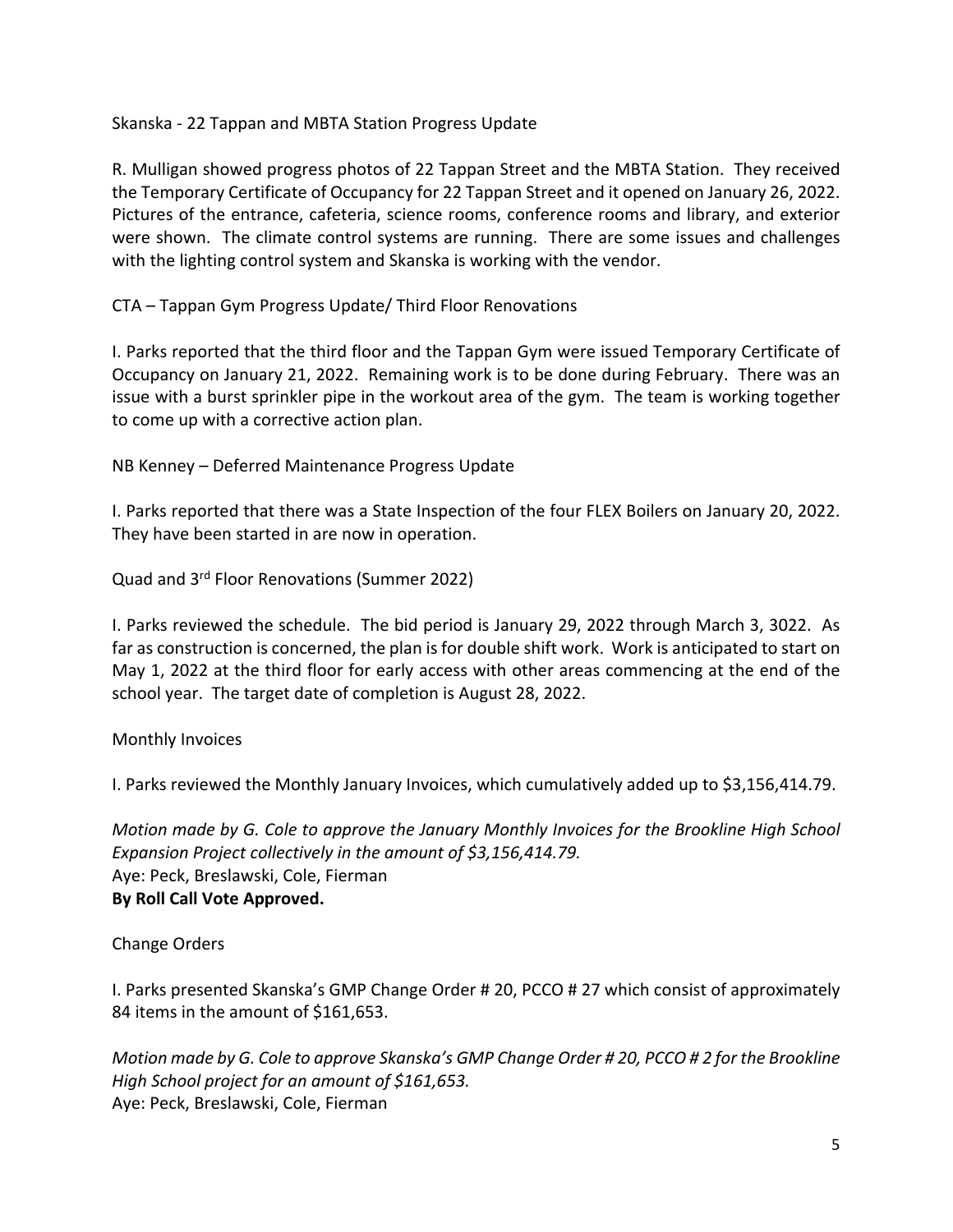#### **By Roll Call Vote Approved.**

A. Jonic reviewed WRA monthly Change Order Summary Log. The net increase is about \$66,200. There were several deducts and there were some additions such as sign changes and additional exit signs needed in advance of issuing the TCO.

I. Parks presented CTA Change Order # 11 in the amount of \$70,434.28 consisting of different miscellaneous change orders including owner request, unforeseen conditions and design omission.

*Motion made by N. Peck to approve CTA Change Order # 11 in the amount of \$70,434.28 consisting of different miscellaneous change orders including owner request, unforeseen conditions and design omission.* 

Aye: Peck, Breslawski, Cole, Fierman

# **By Roll Call Vote Approved.**

Amendments for Approval

I. Parks presented Amendment # 26 for WRA for Quad Lighting in the amount of \$9,725. Discussion took place on the cost of this expense.

*Motion made by G. Cole to approve Amendment # 10 with WRA for Quad Lighting not to exceed \$9,725.*  Aye: Peck, Breslawski, Cole, Fierman **By Roll Call Vote Approved.** 

# **Building Department Projects Status Updates**

# **TOWN/ SCHOOL PROJECTS**

- Building Envelope Public Safety; Main Library; Soule Rec; Baker bid documents nearing completion; bid to be scheduled (delayed due to COVID 19) ; additional FY 2022 projects to be added – no change
- Building Roofs- Heath; New Lincoln; Pierce Primary; MSC; MSC, Heath and New Lincoln roofs complete including skylights; Pierce Primary complete‐ no change
- Elevator Renovations- Old Lincoln complete, Soule Rec complete, MSC ongoing, Water Dept. ongoing
- Solar PPA's- Devotion- complete, Runkle- nearing completion, Tappan- roof work required‐ completed, HS‐ next (coordinating with PPA provider) , Heath, MSC

#### **SCHOOL PROJECTS**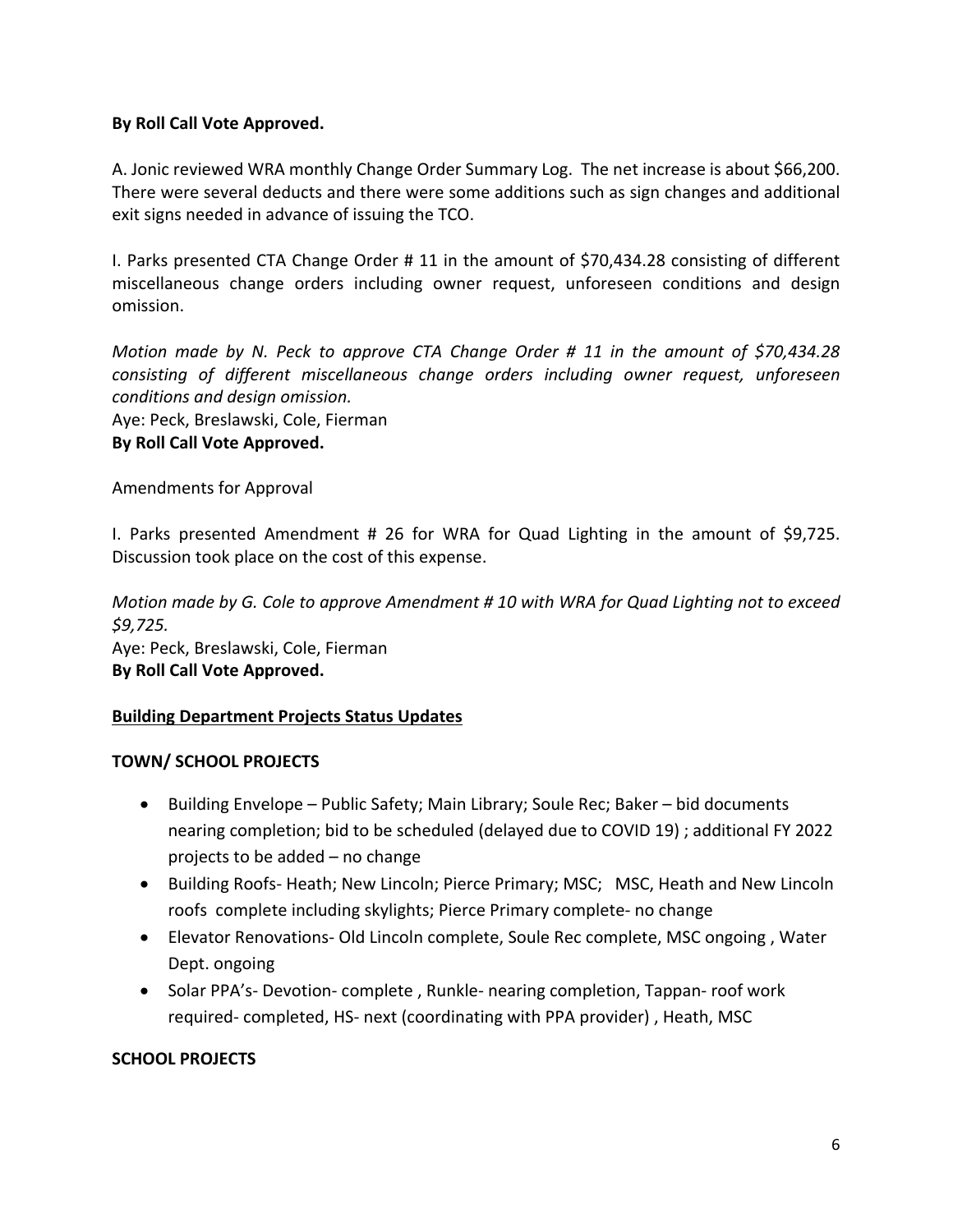- HS Expansion –refer to Hill monthly; 22 Tappan substantially complete and open to operations, MBTA Station operational and open to passengers, commissioning and punch list ongoing. Awaiting schedule from NBK as to remaining work. Quad and third floor renovations out to bid, streetscape bid documents nearing completion.
- Pierce School- refer to Leftfield monthly
- Driscoll School –refer to Leftfield monthly

### **C OF 7's**

● Fire Stations- zoning design (on hold pending Town Meeting approval)

T. Guigli presented two invoices. One for SGH for their concrete slab investigations at the Water Garage in the amount of \$4,388.41. The second invoice is a final payment for to JJ Cardozi for Fire Station # 6 in the amount of \$38,098.51 recommended by R. Masak as a close out to that project.

*Motion made by N. Peck the invoice for SGH in the amount of \$4,388.41 for concrete slab investigations at the Water Garage. Aye: Cole, Breslawski, Peck, Fierman*  **By Roll Call Vote Approved.** 

*Motion made by N. Peck the invoice for JJ Cardozi in the amount of \$38,098.51 for their final payment at Fire Station # 6. Aye: Cole, Breslawski, Peck, Fierman*  **By Roll Call Vote Approved.** 

C. Simmons presented two invoices for Embree Elevator for elevator upgrades at the Water Garage in the amount of \$22,101 and also in the amount of \$7,367 for a total of \$29,468.

*Motion made by G. Cole approve the invoices for Embree Elevator for elevator upgrades at the Water Garage in the amount of in the amount of \$22,101 and also in the amount of \$7,367 for a total of \$29,468. Aye: Cole, Breslawski, Peck, Fierman*  **By Roll Call Vote Approved.** 

C. Simmons informed the Building Commission that there are problems with the elevator at 22 Tappan Street that were installed by Delta Beckwith. C. Simmons hired an elevator consultant to review the issues. Delta Beckwith will work on the problems over February vacation week. The consultant will come back and reevaluate the situation.